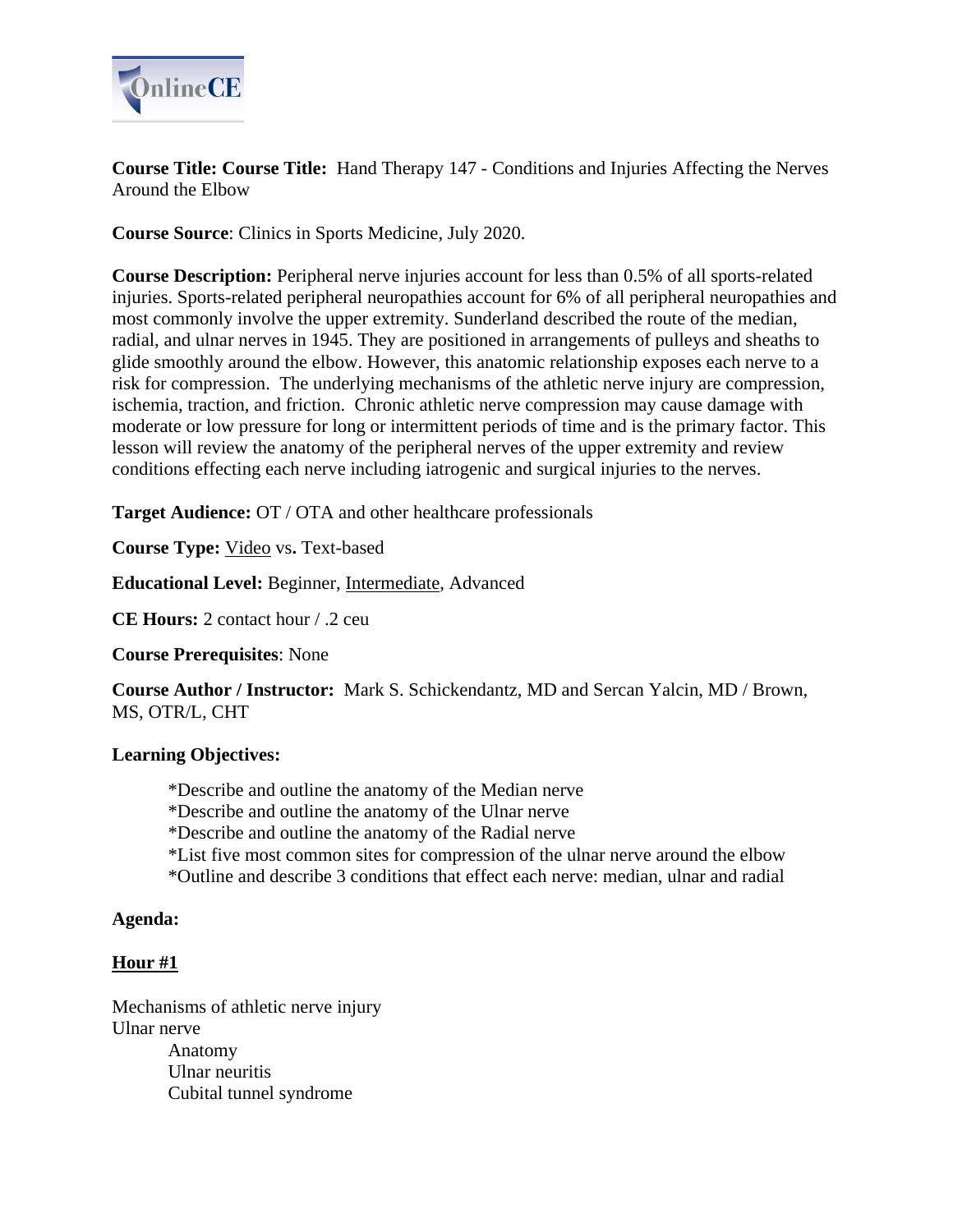Ulnar nerve instability Anconeous Epitrochlearis Median nerve Anatomy Pronator teres syndrome Lacertus syndrome Ligament of struthers Anterior interosseous syndrome Radial nerve Anatomy Posterior interosseous nerve syndrome

# **Hour #2**

Iatrogenic and Surgery Injuries Iatrogenic injuries to the ulnar nerve Ulnar collateral ligament reconstruction Elbow arthroscopy Iatrogenic injuries to the median nerve Palmaris graft harvest Distal biceps repair Iatrogenic injuries to the radial nerve Superficial radial nerve Radial nerve gliding exercises Median, ulnar and radial nerve gliding exercises

## **Course Completion Requirements:**

A passing score of 100% is required for course completion. You will have as many attempts as needed until your passing score of 100% is achieved. Upon successful completion of course and completing a satisfaction survey, you will receive your certificate of completion.

## **Additional Course Information**

**Course Registration:** Register for Free at **www.OnlineCE.com.** Once registered, you can begin to purchase courses. Contact [info@onlinece.com](mailto:info@onlinece.com) for special needs requests and assistance.

**Refund Policy:** There will be no refunds for courses taken at OnlineCE.com or monies deposited into My CE Bank. Any money on account will be used for taking future courses. If you start a course in error, or if you are dissatisfied with a course, please contact us in the first part of the course and we will void the course and you can select a replacement course.

**Cancellation Policy:** Only available courses are offered online and on-demand and available for purchase. No registration fees are collected for courses that are not provided on-demand. Due to the online and on demand format, courses are not cancelled.

**Course Date and Location:** This is an independent course that is available 24/7 on-demand at [www.OnlineCE.com.](http://www.onlinece.com/)